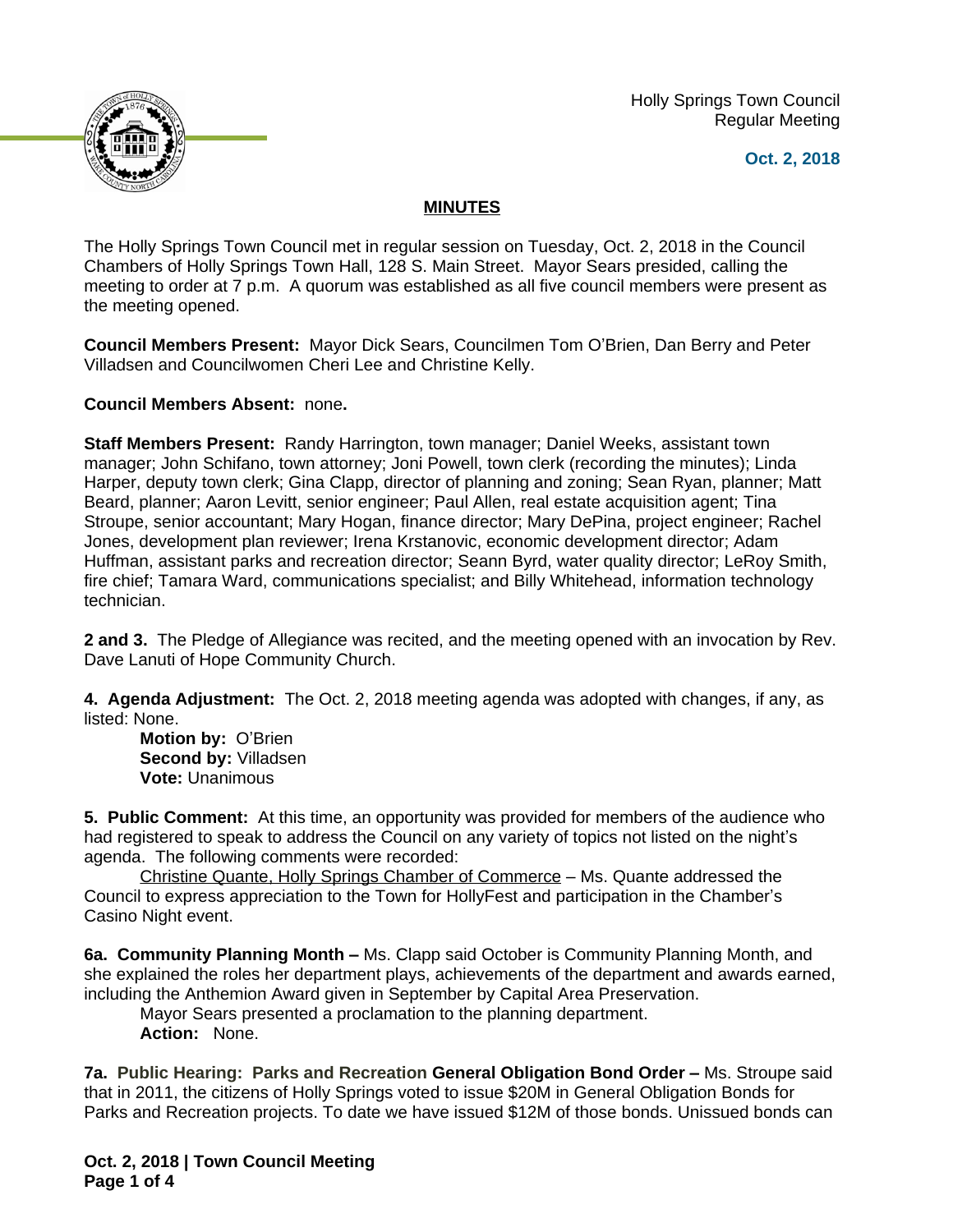be outstanding for a maximum of only 7 years. The remaining unissued \$8M of these bonds were set to expire in November 2018.

Ms. Stroupe said the Town has the option to extend the bonds for an additional 3-year period. She stressed that the extension would not "issue" these bonds or create a debt of the Town - it merely preserves the option for the Town to do so at some point within the next three years.

With that explanation completed, Mayor Sears opened the public hearing. The following input was recorded: None.

There being no input, the public hearing was closed.

**Action:** The Council approved a motion to adopt Order 18-03 extending the time to issue \$8 million in parks and recreation bonds remaining from a \$20 million bond referendum in 2011.

**Motion by:** Lee **Second by: Berry Vote:** Unanimous *A copy of Order 18-03 is attached to these minutes.*

**8. Consent Agenda:** The Council approved a motion to approve all items on the Consent Agenda. The motion carried following a motion by Mayor Pro Tem O'Brien, a second by Councilman Berry and a unanimous vote. The following actions were affected:

8a. Resolution 18-38 - The Council adopted Resolution 18-38 directing the town clerk to investigate the sufficiency of annexation petition A18-06 for the pump station site on Turner Drive and setting a public hearing for Oct. 16. *A copy of Resolution 18-38 is attached to these minutes.*

8b. Budget Amendment, \$322,321 – The Council adopted an amendment to the FY 2018-19 budget to transfer \$322,321 from #30-431- utility billing to #30-413-32 - finance-utility billing, to #30- 440-42 - water meters to #30-413-42 - water meters as subdivisions of the finance department.

8c. Budget Amendment,\$38,333.20 - The Council adopted an amendment to the FY 2018-19 budget to transfer \$38,333.20 from account #23.95 water reserves to account # 30-210.06 to make reimbursement payment of water capacity fees for Southern Crossroads.

8d. Council CY 2018 Calendar Amendments - The Council approved to amend the Council's CY 2018 calendar of regular meetings to include a workshop meeting at 6 p.m. the second Tuesday of each month. *A copy of council CY 2018 Calendar is attached to these minutes.*

8e. Resolution 18-39 – The Council adopted Resolution 18-39, the intent to close a portion of Rogers Street. *A copy of Resolution 18-39 is attached to these minutes.*

8f. Resolution 18-40 – The Council adopted Resolution 18-40, the intent to close a portion of Ivy Arbor Way. *A copy of Resolution 18-40 is attached to these minutes.*

## **9a. Gable Ridge Culvert Replacement, Lake Edge Drainage Improvements & Dutch Hill Storm Drain Repair –** Ms. DePina said that this request is to enter a contract for the following three drainage projects:

- **Gable Ridge Culvert Replacement**: This project is necessary to repair a 72" corrugated metal pipe, culvert that failed during a heavy rain Oct. 25, 2017. A temporary fix has been implemented to stabilize the site.
- **Lake Edge Storm Drainage Improvements**: This project is necessary to add capacity to the existing storm drain system located in the roadway, adjacent to 5408 and 5409 Lake Edge Drive. When this system was installed the storm water regulations were less strict than they are now, and the undersized system causes storm water to pond in the roadway during rain events.
- **Dutch Hill Storm Drain Repair**: This project is necessary to repair a collapsed storm drain, which resulted in a large sink hole in the front yard of 141 Dutch Hill Road.

She said the Town has had difficulty in having contractors bid on projects. Individually, these projects may not be substantial enough to attract bidders; therefore, the decision was made to combine them in hopes of enticing more bids.

**Oct. 2, 2018 | Town Council Meeting Page 2 of 4**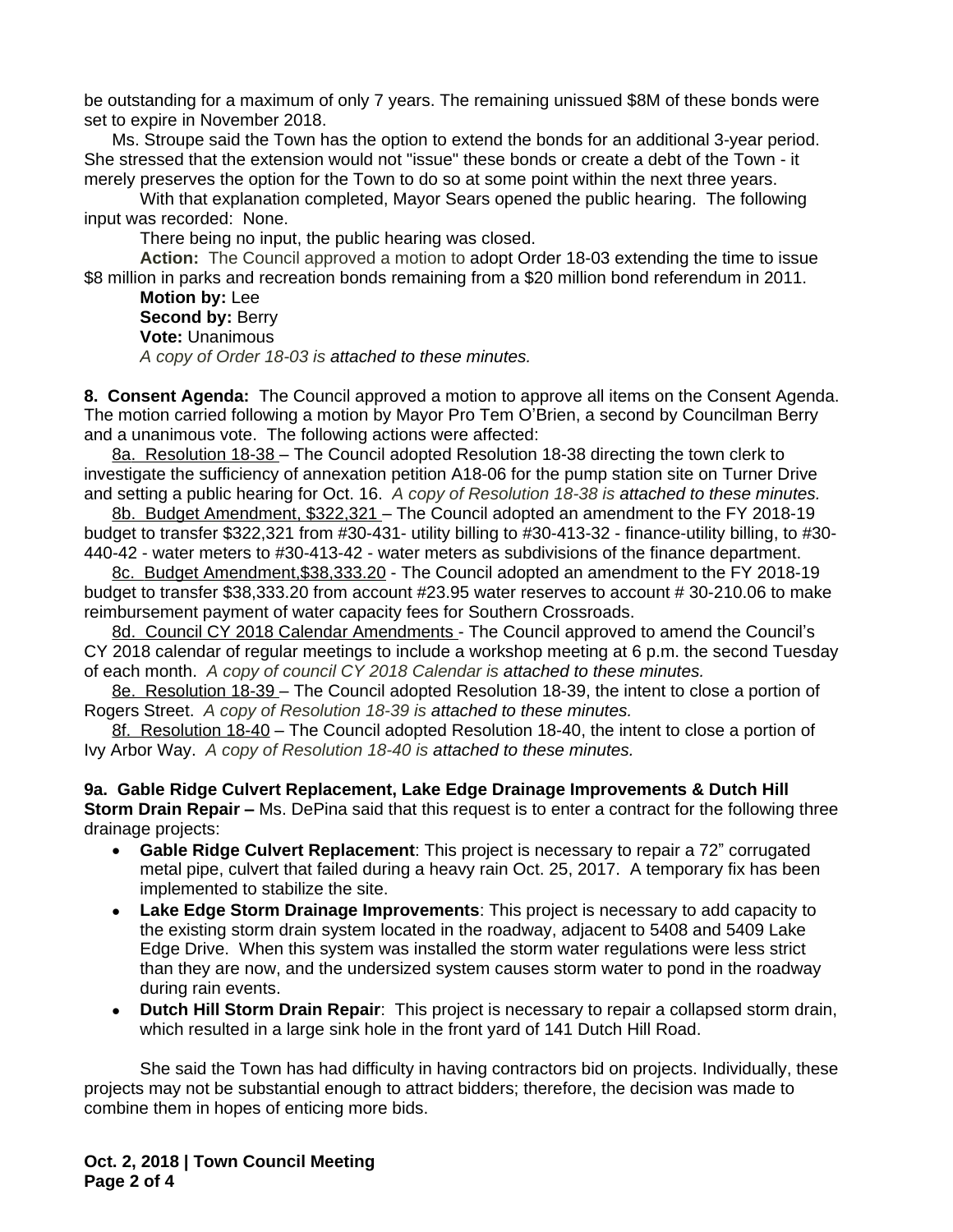On Sept. 21, three bids were received, and the lowest bid was about \$3,000 under the engineer's estimate.

Councilman Berry asked if there are any other potential drainage issues that might need to be addressed. He said he asked because he feels the Town is about to spend 80% of its storm water account and he wants to make sure the Town will have the funds to address any needs.

Mr. Levitt said a storm water survey study is being conducted, and the results may result in further needs, but there are none at this time.

**Action #1:** The Council approved a motion to award the Gable Ridge culvert replacement, Lake Edge Drive drainage improvements and Dutch Hill storm drain repair construction contract to Riverworks.

**Motion by:** Villadsen **Second by:** Lee **Vote:** Unanimous

**Action #2:** The Council approved a motion to approve \$243,791 to transfer funds from #27.95 to project budget #30-811-12.01, which includes \$221,628.40 for the base bid and \$22,163 for contingency,

**Motion by:** Berry **Second by:** Kelly **Vote:** Unanimous

**9b. Norris-Holland-Hare House –** Ms. Clapp said in November 2017, the Council authorized the purchase of this historic house at 2329 Avent Ferry Road along with two subdivision lots to protect it from demolition in association with the construction and development of the Mills at Avent Ferry subdivision.

This home has both architectural and historical significance that warranted the Town's intervention. The Town Council is asked to discuss the future of this property and how to move forward to ensure the home's survival and care.

There are several options for the future of this house and property including:

- 1. Keep the house in its current location and sell with both lots to an individual to renovate and keep as a single-family home.
- 2. Reopen discussion with Ms. Goodwin and move the house across the street. Sell the two lots for single-family homes in Mills at Avent Ferry and sell the Norris-Holland-Hare house to an individual to renovate and keep as a single-family home.
- 3. Sell or give the house away for an individual to move and sell the two lots for single-family homes in Mills at Avent Ferry.
- 4. Keep the house in its current location and maintain for Town use.

She said the Capital Area Preservation (CAP) attended the Town Council's historic preservation workshop April 3. At this meeting, they recommended the Town sell the home to an individual for the purpose of renovating and maintaining it as a single-family home. In subsequent meetings, staff found that CAP strongly maintains this recommendation.

She said staff recommends to keep the house in its current location and sell it with both lots to an individual to renovate and keep as a single-family home.

Councilman Kelly asked if it was possible to name a committee to protect the house from further deterioration while its disposition is determined.

Council members agreed that the Town should look for that special buyer for the property, but the Town should invest in basic upkeep measures to protect it from further deterioration and to keep it cleaned up and as attractive as possible. Once the house is stabilized, the Council wishes to find a responsible buyer who would work with Capital Area Preservation to retain its historic and architectural integrity.

**10. Other Business:** None that resulted in action.

**Oct. 2, 2018 | Town Council Meeting Page 3 of 4**